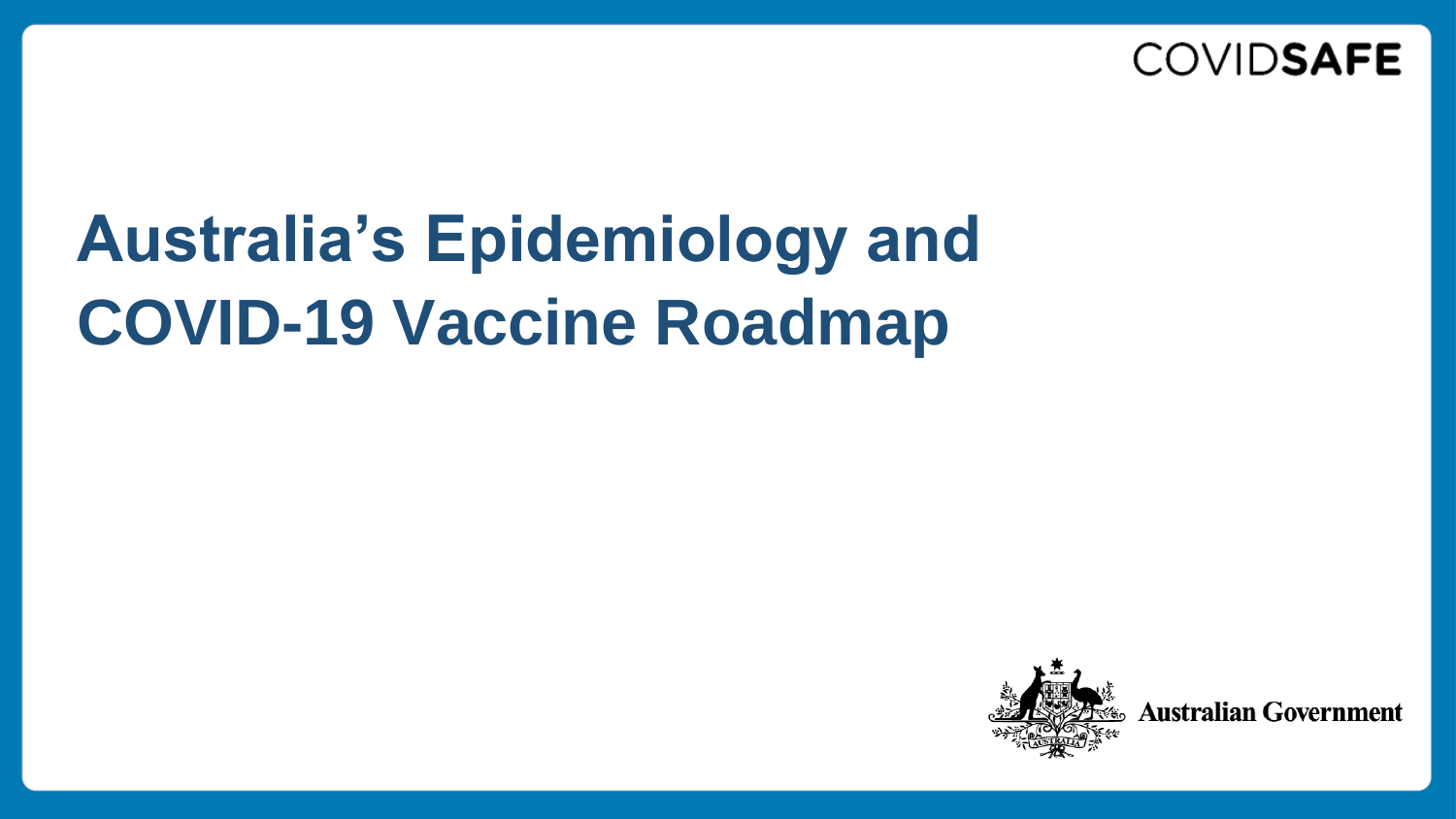#### **Where we are now**

### **COVIDSAFE**



As at 1500, 06 January 2021:

A total of 28,536 cases, including 909 deaths have been reported since January 2020.

Over the past week, there were 158 cases. Just over half were overseas acquired.

There are currently 299 active cases.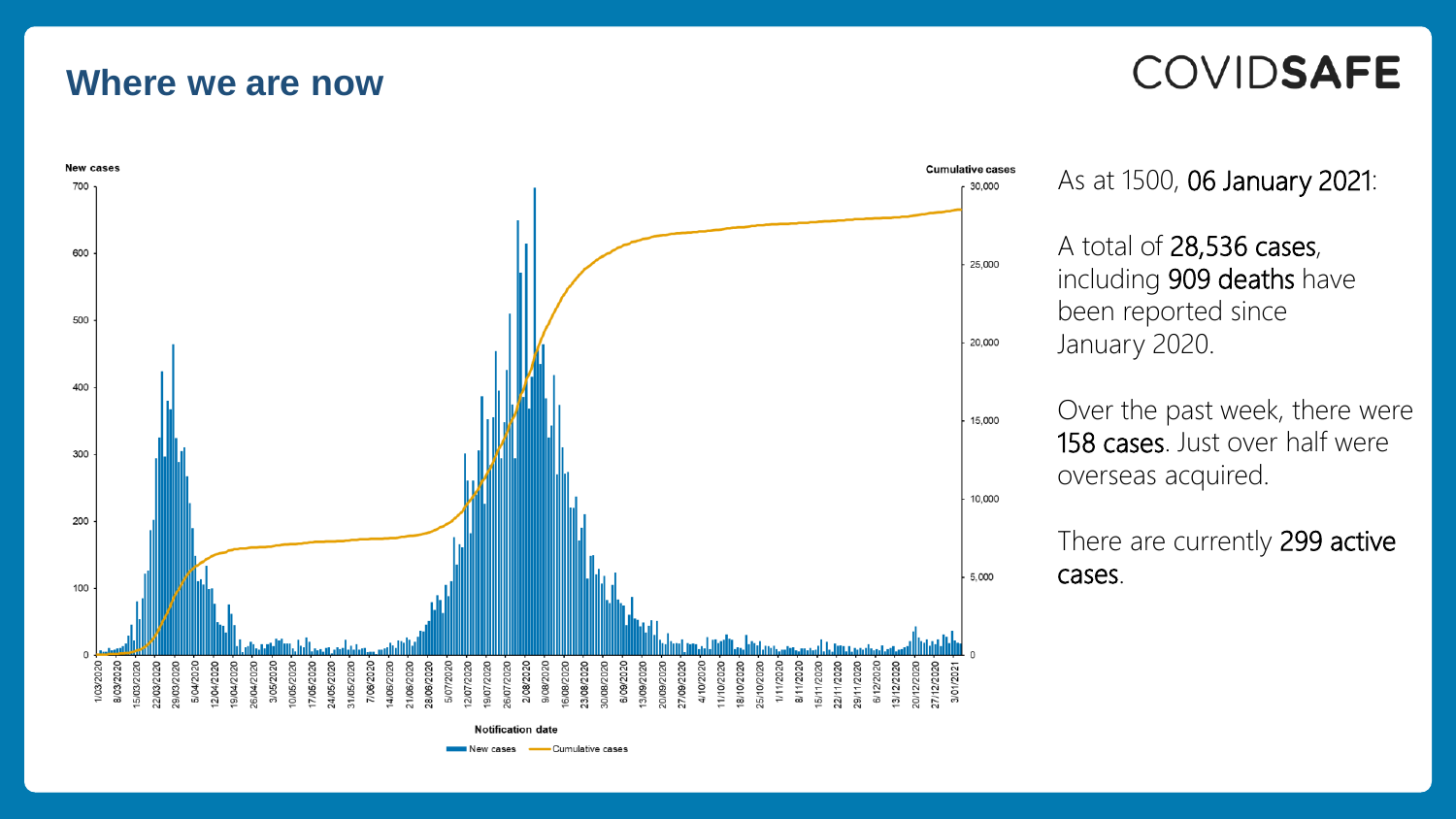#### **COVIDSAFE Logarithmic epidemic curve of confirmed cases in the days after the first 100 cases of COVID-19 for various countries**

Data Source: WHO Coronavirus 2019 Dashboard, as at 06 January 2021

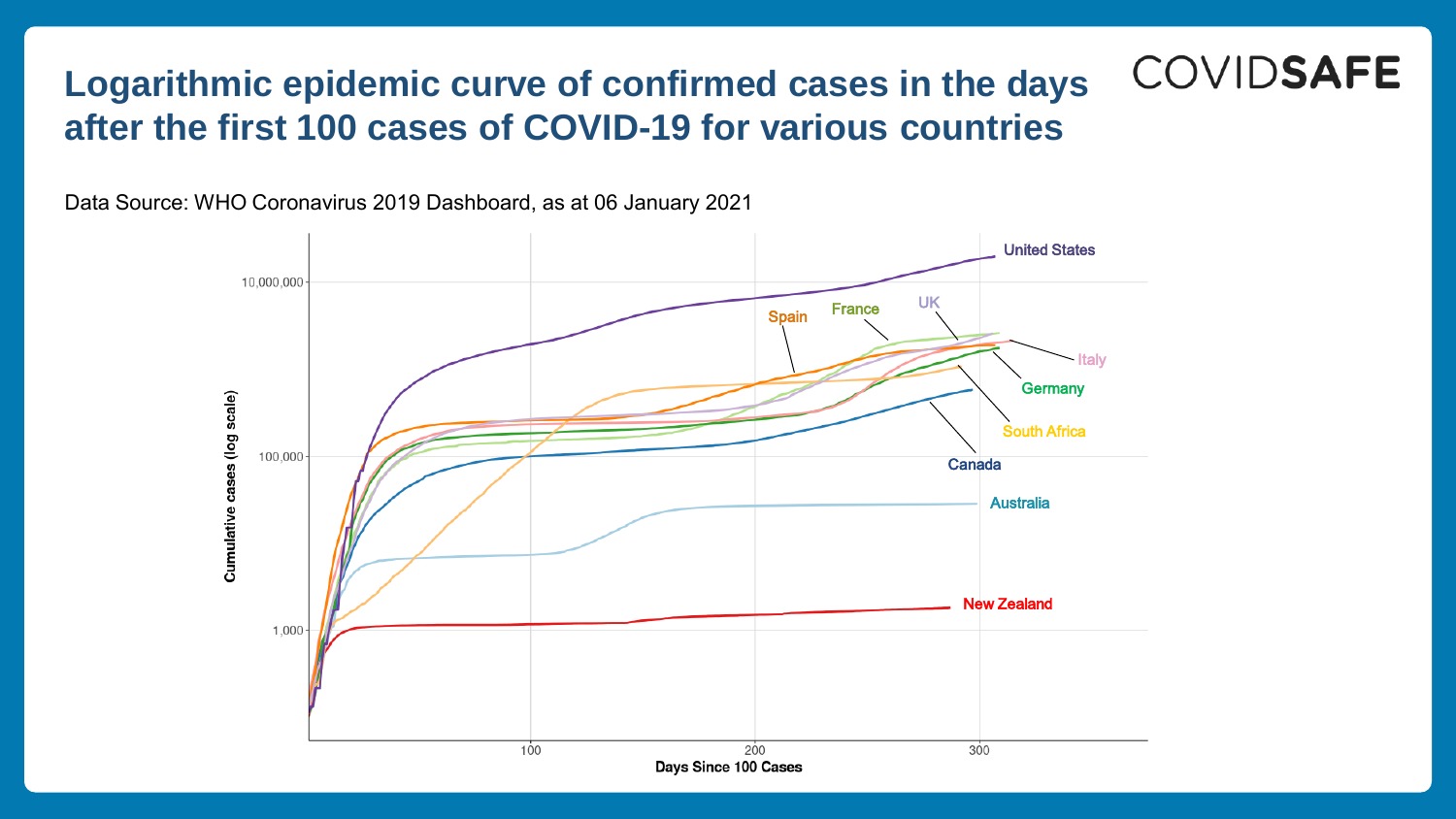#### **COVID-19 vaccine national roll-out strategy**



**COVIDSAFE**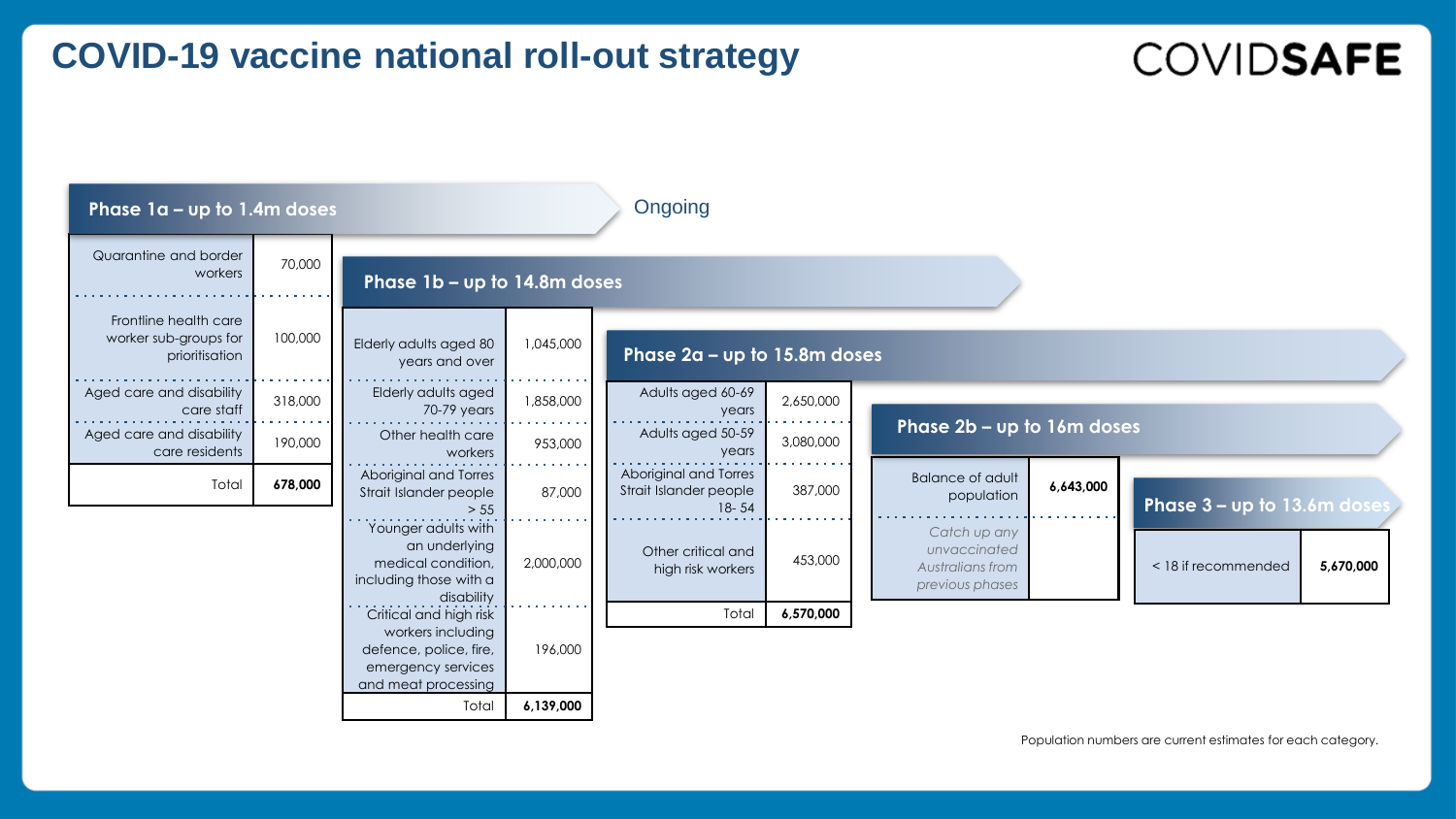#### COVID-19 vaccine national roll-out strategy **First priority populations**

**The Australian COVID-19 vaccination program will commence with priority populations including aged care and disability care residents and workers, frontline healthcare workers and quarantine and border workers.** 

> **Residential Disability and Aged Care Facilities**



### **COVIDSAFE**

1. Communications through states and territories and peak bodies to advise of priority groups, locations and rollout plans

**Priority frontline healthcare workers**

- 2. Vaccination date(s) scheduled and communicated to individual
- 3. Schedule and doses coordinated within State Governments to align with shifts and rosters

4. Vaccination doses received as per steps outlined below - proof of eligibility, consent and clinical screening conducted on check-in at vaccination Hub



**Vaccination Hubs**

---**. . .** 

> **Priority quarantine and border workers**

- 1. Communications to advise of priority groups, locations and rollout plans
- 2. Scheduling coordinated through State Government and communicated to individual
- 3. Individual attends Hub for vaccination at advised time by employer if applicable
- 4. Vaccination doses received as per steps outlined below- proof of eligibility, consent and clinical screening conducted on check-in at vaccination Hub



**through 30 - 50 hospital sites across Australia - in metro and regional areas (pending advice from states and territories) plus in residential aged care and disability care facilities.**

**Vaccine doses will be available** 



**Aged care and disability care residents**

- 1. Communications to facilities to advise of priority groups, locations and rollout plans
- 2. Patient consent coordinated by contracted workforce in consultation with facility
- 3. Vaccination date(s) communicated
- 4. Vaccination doses received

*Doses quarantined in Hub based on readiness checklist information by facilities and picked up by contracted workforce on scheduled date(s) for vaccination day.*

> **Residential aged care and disability care workers**

- 1. Communications to facility staff to advise of priority groups, locations and rollout plans
- 2. Coordinate schedule of first and second doses by facility
- 3. Facilities to provide readiness checklist including staff numbers on vaccination date(s) to inform dose requirements
- 4. Vaccination date(s) communicated
- 5. Vaccination doses received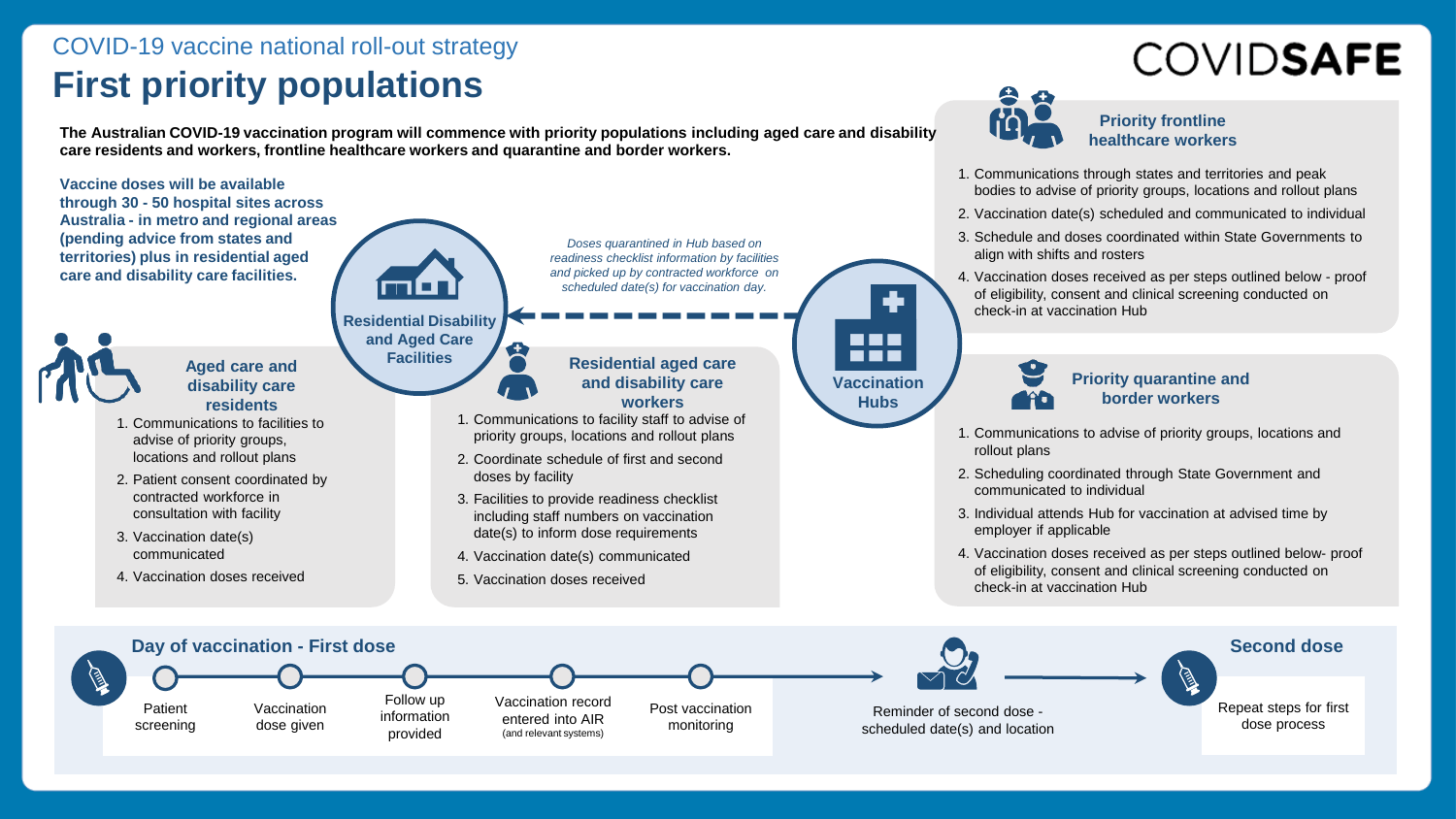## **COVID-19 vaccine national roll-out strategy**

# **Pfizer Hubs**

- 30-50 ongoing Hospital Hubs in urban and rural Australia
- Hub locations to be finalised in conjunction with States and Territories

**COVIDSAFE** 

- Will manage cold chain storage and Pfizer vaccine only
- Will provide a distribution hub for:
	- o Hospital
	- o Quarantine and border staff
	- o Residential aged care and disability residents and staff